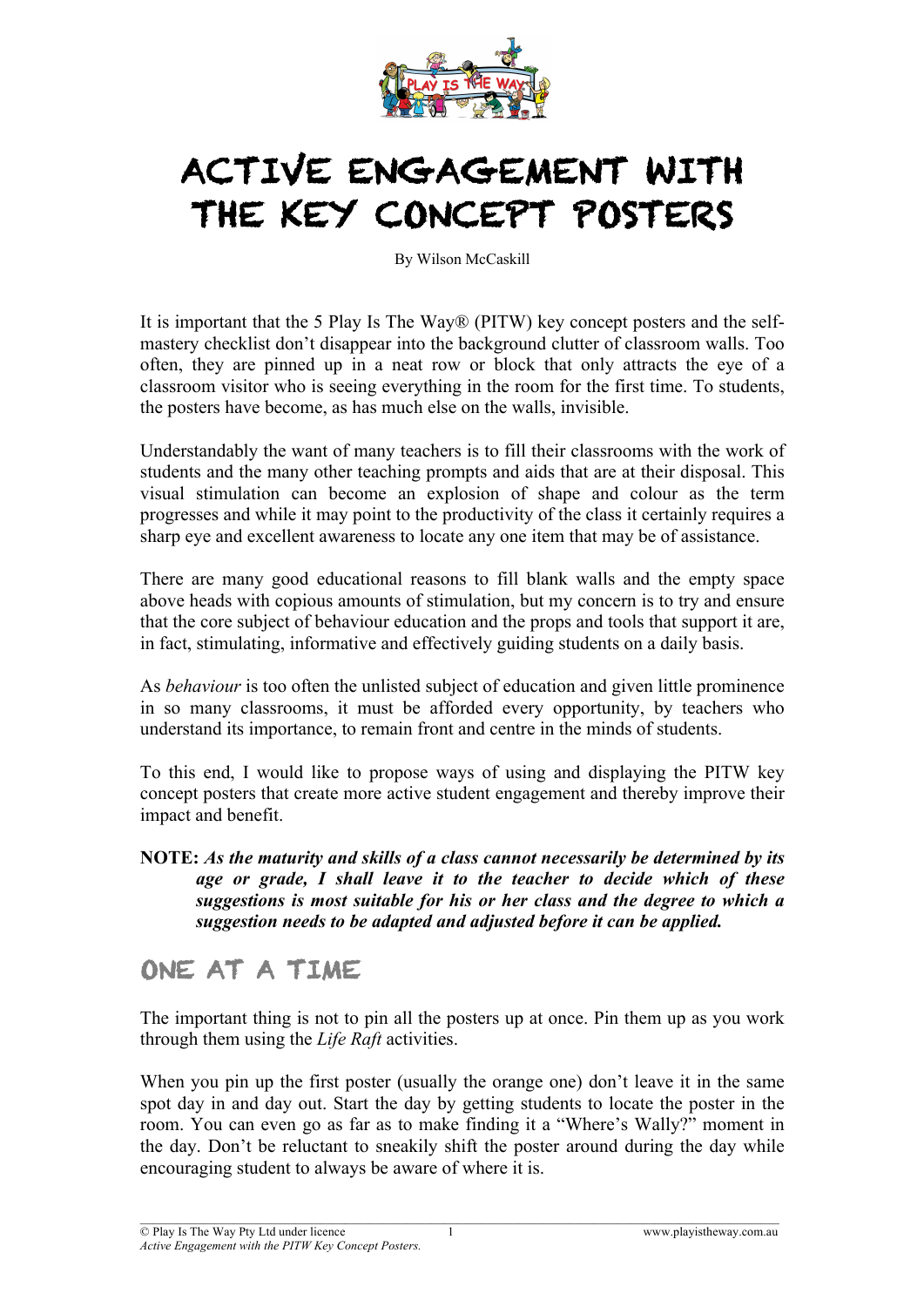

An enjoyable way to maintain a consciousness of the poster and to lift the energy of the group is to, at various moments in the day, callout, "Orange!" and see how quickly students can locate the poster and point to it. This can be done regardless of the number of posters pinned up, as each is a different colour. Obviously, it is fun to call "Orange!" when they least expect it or to just slip the word into a sentence at anytime to see if students pick up the word and point to the poster.

As your objective is to try and get students to memorise the key phrase on each poster, it helps, after the poster has been located, to get a student to call out the key phrase without looking at the poster.

Eventually you will have worked through each poster and all of them will be on display. Placing them in a line or block makes it too difficult to single out the requested poster and point at it. With each poster in a different spot in the room students will need to be alert and aware to locate and point at them quickly. You can of course call out more than one colour at a time and give students the challenge of pointing to the posters in the colour sequence you called.

## MORE STRATEGIES

- The more posters you have up, the more strategies and variations you can employ to keep students actively engaging with the posters and embedding the concept contained within each.
- Ask a student to look around at all the posters and determine which one is having the greatest influence on his or her behaviour at the present time (selfawareness). Having decided, he or she (without looking at it) is to call out the colour or the key phrase and the class must locate that poster as quickly as possible. This can of course be done with multiple students. Once done, you may want the students to give reasons for their decision.
- When students are working in groups, nominate a student from each group to point to the poster they believe, after due consideration, their group needs to be more strongly influenced by. As soon as they do so, the class must call out in unison, the key phrase of that poster. Again, you may want the students to give reasons for their answers. You may also want to invite students within each group, to share any contrary opinions.
- At the end of the day, with the posters spread around the room, invite children to go and stand near the poster they consider, after a day of learning, to be their greatest strength. Let them think, pair and share their reasons for thinking so.
- Now ask them to stand near the poster that they needed to be more conscious of and repeat the think, pair, share process. This is a good way to introduce some movement into the class to freshen brains and energise bodies.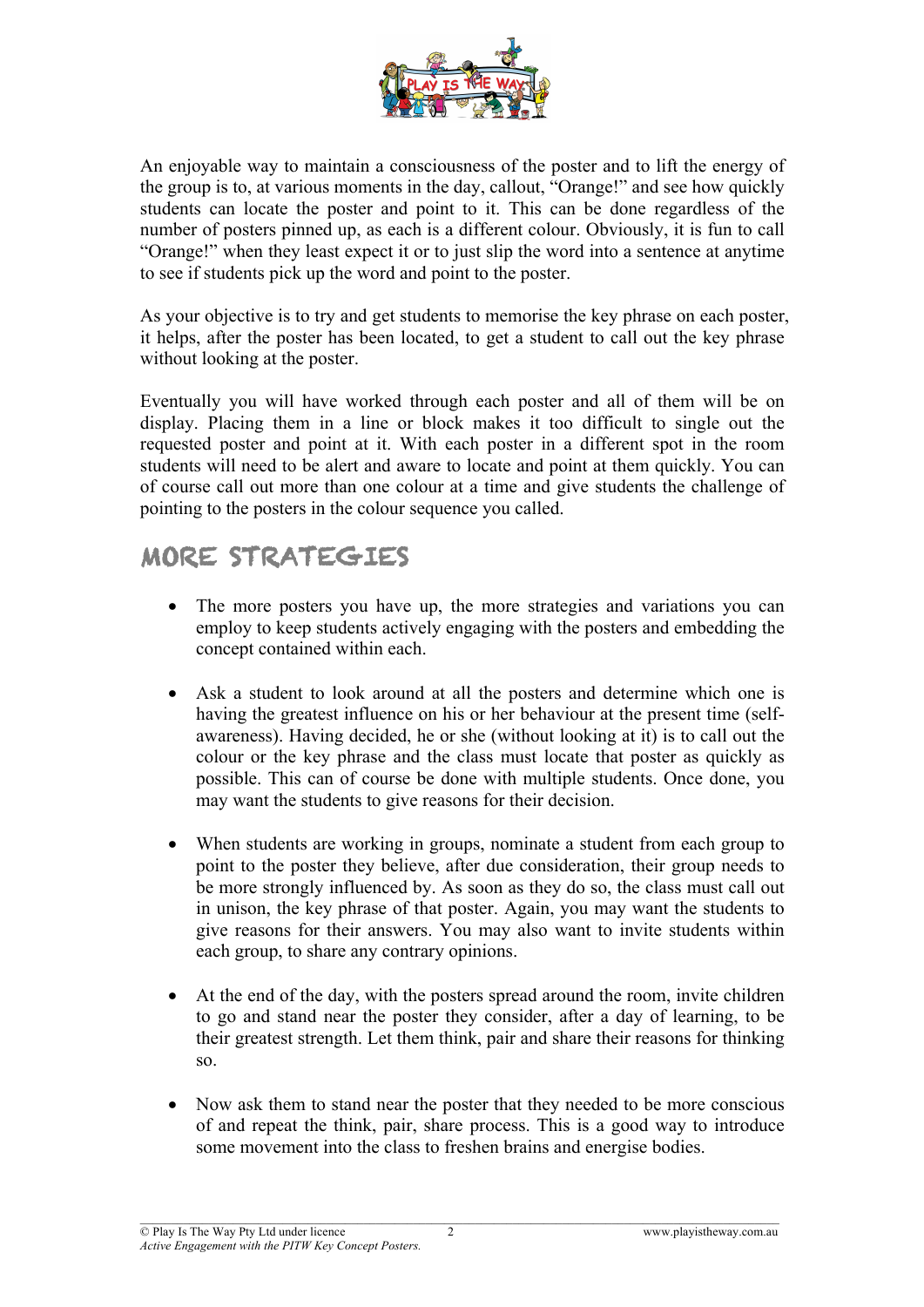

- Invite a student to take the poster off the wall that they think will be of the most assistance to them in the learning that is about to commence and place it on his or her desk. Ask him or her to read the poster out to the class and ask for a show of hands from those who think that they, likewise, would be helped by the message of the poster. This can be done for each of the remaining posters.
- At the completion of the learning ask those with the posters to assess their behaviour in reference to the poster. Determine if others in the class would agree with that assessment (social awareness). It maybe that the student is unduly harsh upon themselves and needs to hear from other students that he or she has indeed been employing the guidance of the chosen poster.
- Invite a student to give a poster to a member of the class who they think has been a good role model of that guiding concept during the past activity or day, week, etc. Ask them to share the evidence for their decision. You could also ask for any support or opposition to that decision. Opposition invariably leads to discussion, which if guided well can be rewarding and fruitful.
- Take all the posters off the wall and holding them upside down, fan them out like a hand of playing cards and ask some students to pick a poster. Having done so, their challenge is to act as the model of that concept. After a period of time the class is asked to share examples of the student's modelling and any moment that modelling positively affected them or the learning they were doing. Repeat the process and invite another group of students to pick a poster.
- Remove a poster from the wall and replace it with a blank sheet of paper. Ask students to inform you of which poster is missing. Their objective now is to identify students who are acting as models of that concept and when convenient place a tick (using a marker that is the same colour as the poster) on the sheet for each student they see actioning the concept. This should be done without fanfare and students are not required to inform those they have witnessed. At the end of the day, ask students to contemplate the sheet, and the quantity of ticks, and consider if that concept is a class strength or if it needs more application. You could also ask them to describe, in general terms and without using names, the behaviours they witnessed that show the concept in action.

#### **Example:**

*I saw a person hang-in-there and try his best even when everyone else had already finished.*

• Keep the posters with you as you conduct the class and be ready to give snap assessments of individuals or groups by flashing the posters you think best describes the behaviour of those individuals or groups. Call the students out by name and make sure they see your assessment. Conversely, you could flash the poster you believe would be to their advantage if they employed it.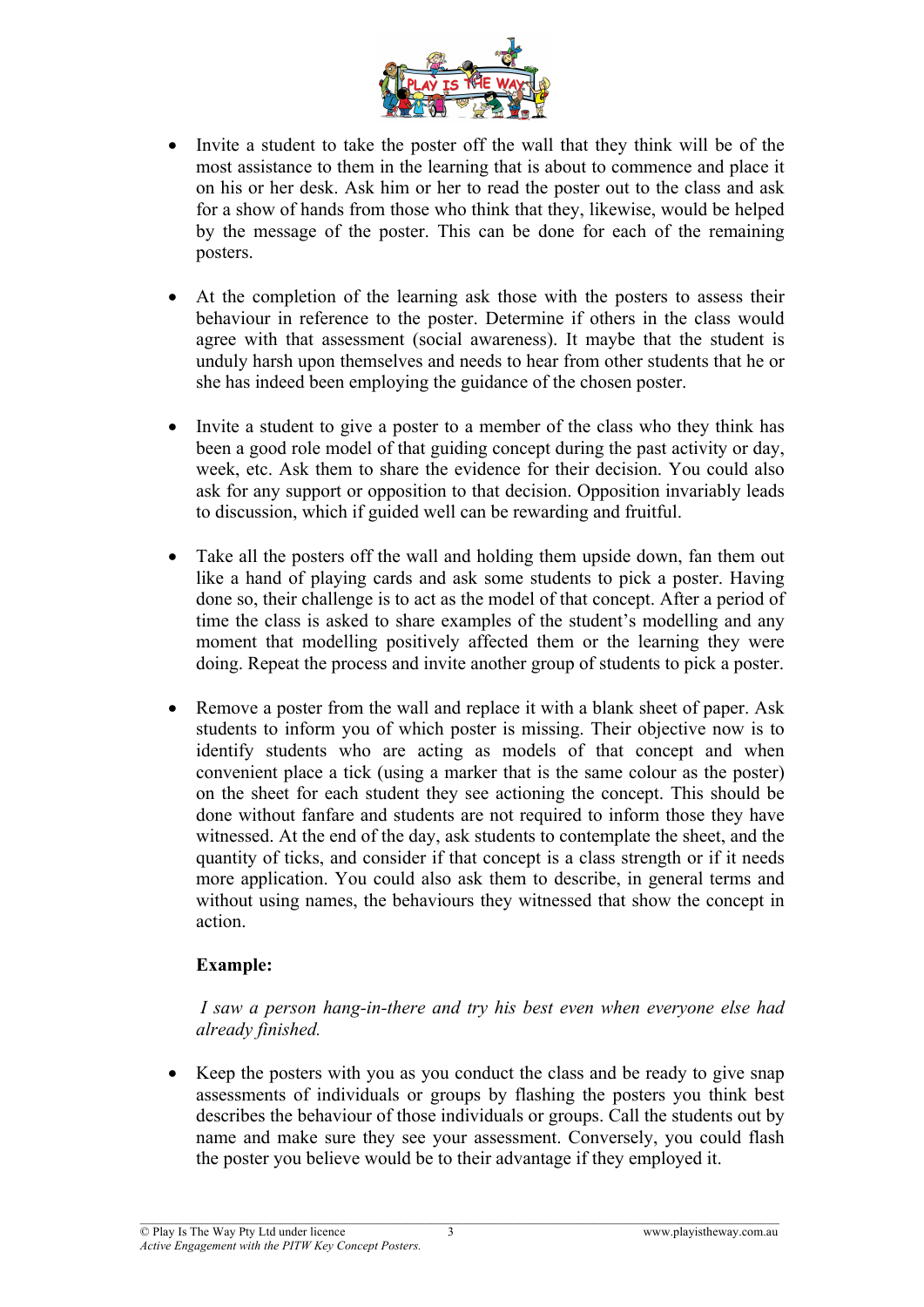

- Another way is to hold up two posters and ask individuals or groups to select which of the two they need to focus on to improve their behaviour and learning outcomes.
- Yet another is to describe their behaviour by the colours of the posters.

#### **Example:**

*Mary, you are having a really strong blue moment. Keep it up, please.*

*Tom, I think you need to think about the green poster and have a green moment and Richard a red moment will help you to help Tom. Thanks, boys.*

THE SELF-MASTERY CHECKLIST (purple poster) is at its most influential when students are asking themselves and each other the questions. For this to happen teachers must encourage students to look at the poster and select the question that would be of most benefit in guiding their behaviour. Once selected, the student should vocalise the question quietly to himself once and then repeat it in his own head. If reading is the problem, then teachers need to read each question out loud and ask the student to repeat the question followed by his or her answer.

A useful strategy is to offer students two questions from the checklist and ask them to select the one that is the most applicable and apply it to direct their behaviour. This strategy can speed up the process of selection, as some students feel a little overwhelmed by having six questions to consider. The teacher of course includes, in the pair of questions, the question they believe would be of most help to the student.

An effective and engaging way to help students learn the questions is to invite them to form pairs where each student in the pair acts as the conscience of the other. *(Read THE LOSS OF CONSCIENCE article on our website).* Their task is to offer assistance, when and if it is needed, by way of asking one or more of the self-mastery questions. Before acting as the conscience of their partner they start with the line, *"This is your conscience speaking."* Their partner's first response is, *"I'm listening conscience."* The interaction should end with, *"I hope you make the right decision."* 

### **Example:**

(Tom is the conscience of Richard and vice versa. When speaking to Richard he does it in a quiet and confidential manner.)

- TOM: This is your conscience speaking.
- RIC: I'm listening conscience.
- TOM: Are you running away from the problem or are you dealing with it?

- RIC: I don't care.
- TOM: Are you having a strong moment or weak moment?
- RIC: Shut up.
- TOM: I hope you make the right decision.